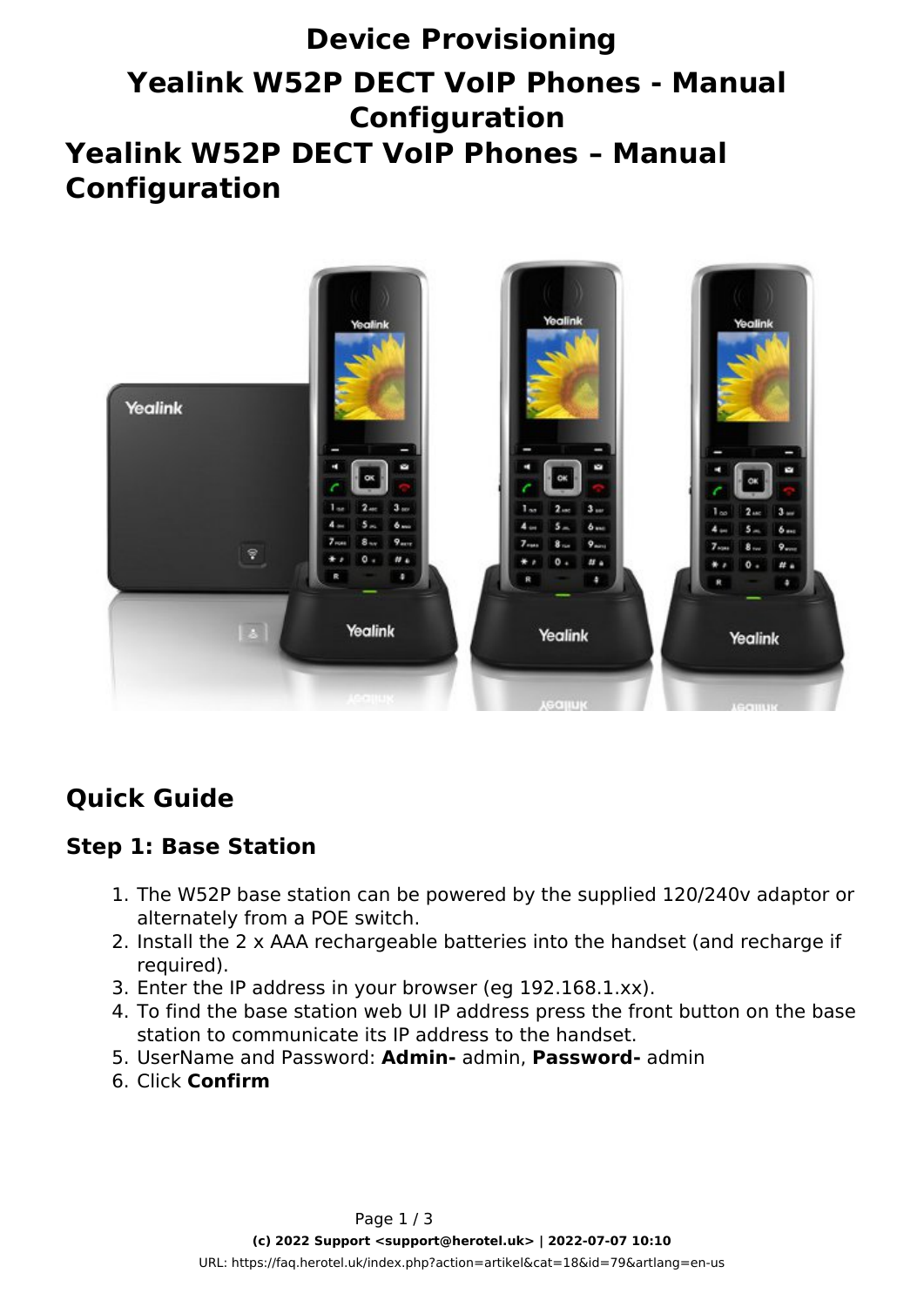# **Device Provisioning**

## **Step 2: Account Tab**

- 1. Select Account tab. (or another unused account if Account 1 is in use).
- 2. **Account Active**: On
- 3. **Label**: Name Your Name
- 4. **Display Name**: Displays on your telephone phone screen when idle.
- 5. **Register Name**: Full DID eg 442034567890
- 6. **User Name**: Full DID eg 442034567890
- 7. **Password**: is the password associated with the phone number.
- 8. **Enable Outbound Proxy:** Disabled
- 9. **Transport**: TLS preferred (or UDP)
- 10. **SIP Server 1**: phone.herotel.uk
- 11. **Port**: 5060
- 12. **Server Expires**: 180
- 13. **Voice Mail**: \*55
- 14. **NAT Traversal**: Disabled
- 15. **Confirm**: to Save

### **Step 3: Phone Tab**

- 1. Select Phone Tab
- 2. **Select Country**: Australia
- 3. **Set Time Zone**: +12 United Kingdom Primary NTP >> uk.pool.ntp.org (CONFIRM)
- 4. **DSS Keys**: Phone Tab | DSS Key >> use this to assign a variety of standard functions to the T28 10 function keys on the right side of the phone.
- 5. At bottom: Select **Confirm**

### **Step 4: Date and Time Settings**

- **Time Zone**: eg +12 United Kingdom | Location: United Kingdom(Wellington)
- **Daylight Saving**: Automatic
- **Location**: eg United Kingdom (Wellington)
- **Fixed Type**: By Week
- **Primary Server**: uk.pool.ntp.org

### **Step 5: Contacts**

Contacts can be imported into the W52P from either as XML or CSV imports.

- **File Template**: To access either XML or CSV download the file template
- **Import Contacts**: Edit the file and import.
- **Handset**: To access your imported contacts list select the DOWN arrow on the phones OK menu